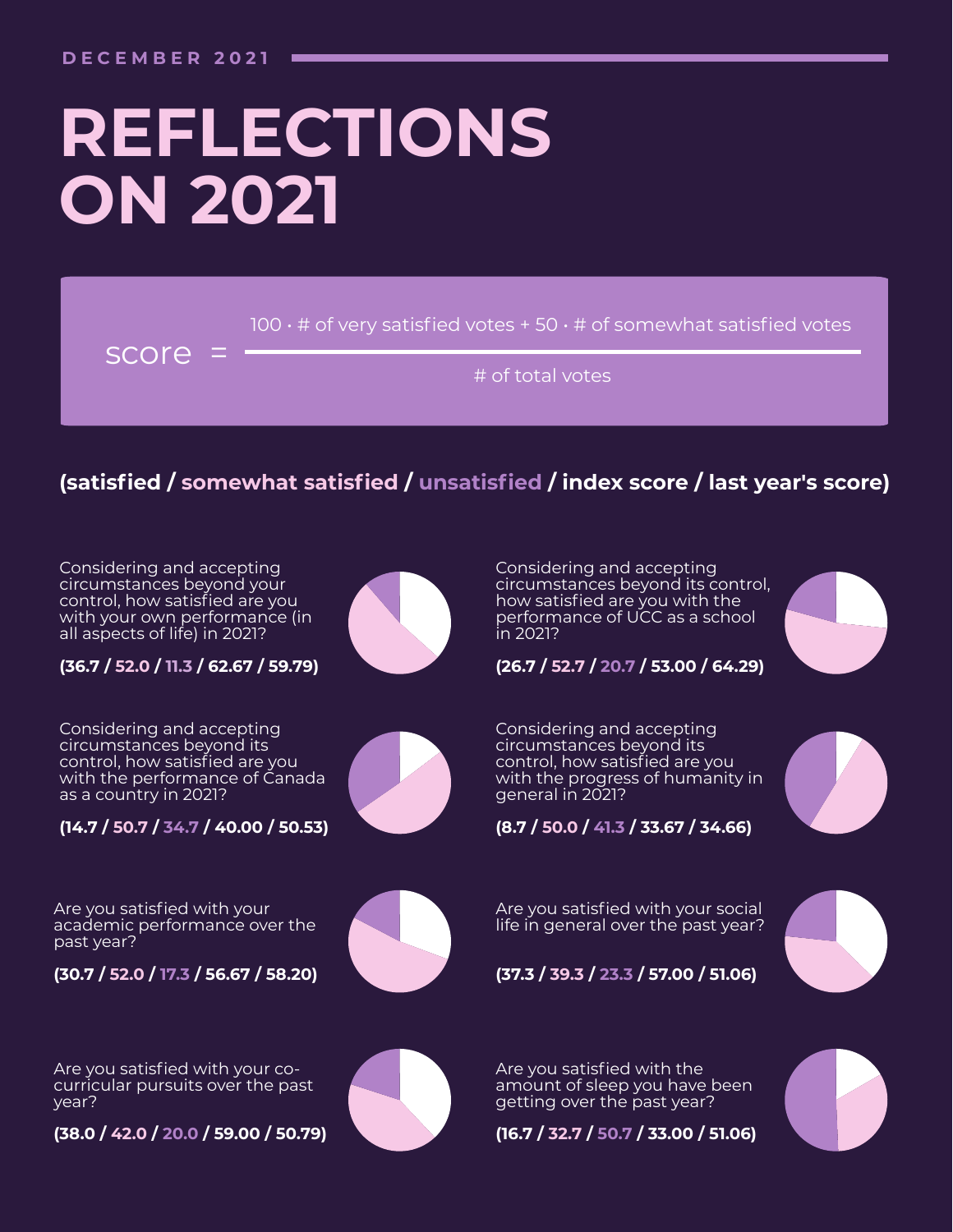### 2021: BETTER SELF-SATISFACTION, CO-CURRICULARS, AND SOCIAL LIVES, BUT LESS SLEEP

#### **KEVIN LIU** EDITOR IN CHIEF

For UCC students, 2021 was better than 2020 in terms of self-satisfaction. Particularly, with the return to full-time on-campus learning, students were more satisfied with their co-curricular pursuits and social lives as compared to the previous year, even though this higher satisfaction was achieved with a significant compromise on sleep.

This is the conclusion we can easily draw from *Convergence*'s latest Year-In-Review survey. Back in December 2020, *Convergence* launched this annual same-question survey that, over the years, could reveal trends of the UCC community's opinions on a wide range of issues - from students' wellbeing to their global views. The 2021 survey results are particularly informative as they represent the evolving student opinions amid a drastic shift from various at-home or hybrid learning models back to a more typical school environment.

The 2021 survey was conducted from December 6 to 15, 2021, and 150 students completed it. Based on the responses, a "score" for each of the categories is calculated based on the formula included on the cover page to facilitate comparisons between the years. It should be noted that the scoring system is rather "strict": in order to obtain a perfect score of 100 on a particular question, all respondents must have voted "very satisfied" to it. For example, although only  $II.3\%$  are unsatisfied with themselves, the score for overall self-satisfaction is only 62.67. **With 36.7% of students feel "very satisfied" and 52% feel "somewhat satisfied" with their own performance in all aspects of life in 2021, this score of 62.67 is not only higher than the previous year's score of 59.79, but also the highest score achieved among all eight questions.** We think this is a remarkable achievement for both UCC students and UCC as a school last year.

KEVIN LIU - **EDITOR IN CHIEF** DEVLIN MONIZ - **CO-MANAGER** RAYMOND LIU - **CO-MANAGER** TYLER STENNETT - **SENIOR EDITOR** DANIEL LU - **SENIOR EDITOR**

In addition to this overall satisfactory rating, students also rated their satisfaction in four specific aspects of life: academics, social life, co-curricular pursuits, and sleep. **The aspect that shows the highest increase in score over the previous year is co-curricular pursuits**, which has increased to 59.00 from 50.79. Evidently, this reflects the largely successful return of co-curricular activities such as inter-school sports, clubs, and bands at school. Social life has also improved, from a score of 51.06 in 2020 to a score of 57.00, as students are once again able to see each other on campus every day.

However, due to the rigor of the IB program and the return of co-curriculars, some students have found it more difficult to juggle academics with other activities than the previous year. Overall satisfaction with academics has gone down slightly from 58.20 to 56.67. Between the aforementioned factors and having to resume daily commutes to school, **students' sleep amount and quality has deteriorated significantly, with the satisfaction score plummeting to 33.00 from 51.06 last year.** With a whopping 50.7% of students unsatisfied with their sleep, we think this is a serious issue that both the school and the students themselves should take actions to address.

The survey also asked for students' satisfaction of three broader communities they belong to: UCC, Canada, and humanity. For all three, the scores have gone down from the previous year to 53.00, 40.00, and 33.67 respectively. For UCC, it is very understandable why the score has declined from 2020 – the 2020 survey covered the start of the global pandemic, to which UCC adapted very quickly and successfully. As in-person school has now resumed, however, there tends to be more inevitable controversies, such as the contention between the 8-day and 20-day learning models. As reflected in our learning model survey in No-

vember 2021 and in some comments left in this survey (see next page), the UCC student body is quite divided on which model is better, and it is apparent that no one model can satisfy all students. As a result, it is easy to understand some students feel unhappy with some of the school decisions, including certain highly consequential decisions such as the learning model. However, **it should be noted that just 20.7% of students are unsatisfied with UCC, while 34.7% of students are unsatisfied with Canada and 41.3% are unsatisfied with humanity as a whole**. Canada's response to COVID-19 is obviously controversial among UCC students and it was mentioned by several comments as a reason for dissatisfaction. Students' comments also indicate that they are concerned about the widening local and global inequalities in human society.

All in all, we think the UCC students' sentiment has been quite positive, though not upbeat, on both the recovery from the pandemic in general and the transition back to normal at our school. On a personal note, I'd like to thank everyone who participated in the survey for being part of this annual tradition and helping to unveil these fascinating and informative trends. As I am going to graduate this year, I really hope that this survey, which I designed and launched two years ago, will continue in the upcoming years and truly form a tradition at UCC. Many years later, when future generations of UCC students and educators look at this historical data, they may marvel at the stories and spirit behind the data. For example, they would likely be surprised to see how high self-satisfaction was among UCC students during this pandemic, which is a remarkable demonstration of the resilience of the UCC community.

As school has resumed into a new calendar year, *Convergence* wishes everyone a happy and healthy year of 2022!

ALEX WANG - **SENIOR EDITOR** RAHUL NANDA - **EDITOR** KEVIN HAN - **EDITOR** DEREK CAI - **COMMUNITY REPORTER** JAKE RIVETT - **ATHLETICS REPORTER**

JASON GAO - **HEAD GRAPHIC DESIGNER** ERIC AN - **HEAD LAYOUT EDITOR** NICOLAS ALBORNOZ - **GRAPHIC DESIGNER** MS. COLLEEN FERGUSON - **FACULTY ADVISOR**